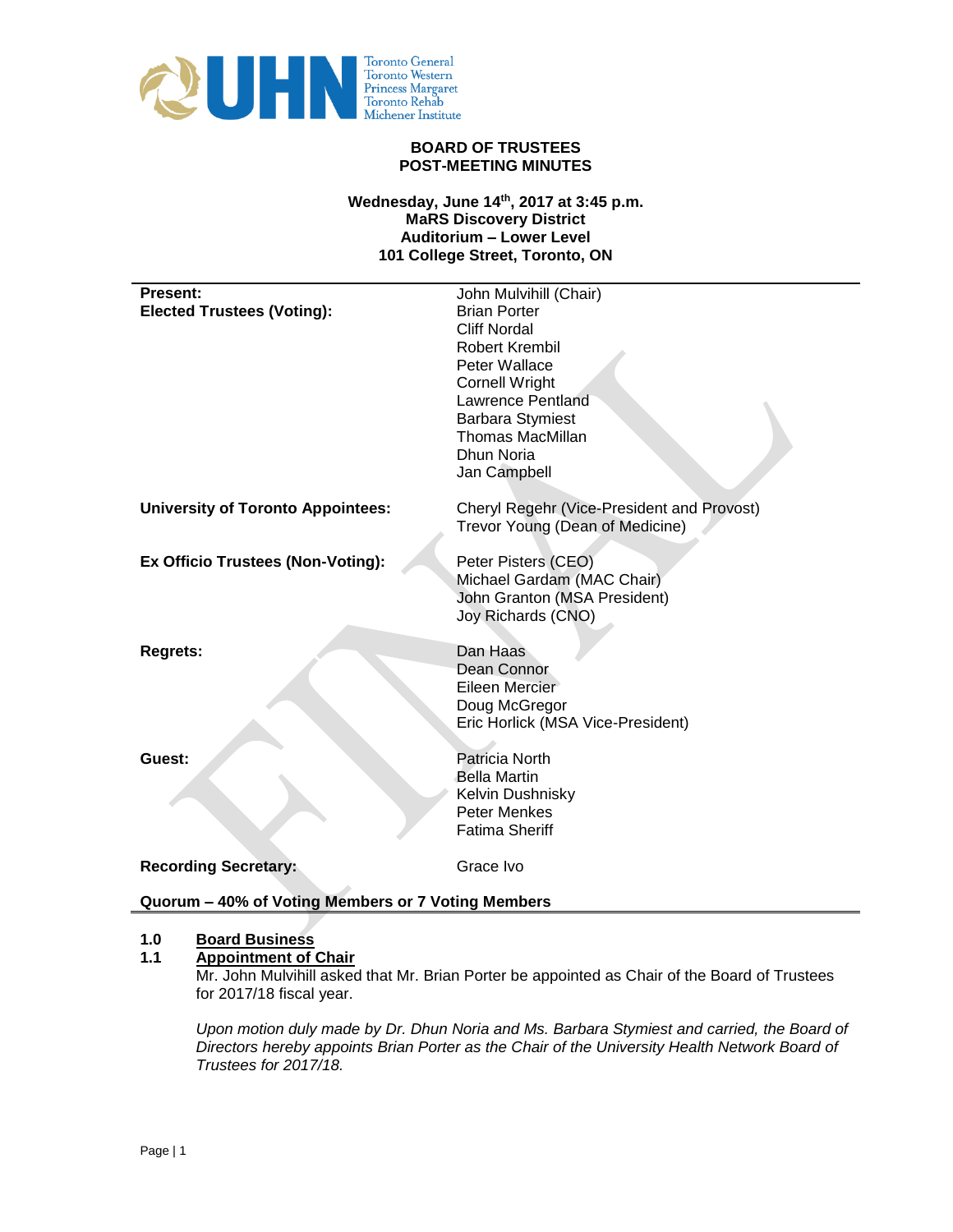

# **1.2 Officers**

| <b>ELECTED:</b>         |                                                                           |
|-------------------------|---------------------------------------------------------------------------|
| Chair:                  | <b>Brian Porter</b>                                                       |
| <b>Vice-Chairs:</b>     | Ross Baker<br>Dean Connor<br>Lawrence Pentland<br><b>Barbara Stymiest</b> |
| <b>APPOINTED:</b>       |                                                                           |
| <b>President:</b>       | <b>Peter Pisters</b>                                                      |
| <b>Board Secretary:</b> | Patricia North                                                            |

*Upon motion duly made by Mr. Tom MacMillan, seconded by Mr. Lawrence Pentland and carried, the Board of Directors hereby appoints above individuals as Officers of the Corporation.*

## **1.3 Committee Changes**

*Upon motion duly made by Mr. Robert Krembil, seconded by Mr. Cliff Nordal and carried, the Board of Directors approves the creation of a Board Standing Committee to address various human resource matters to be known as the 'Human Resources Committee';*

*AND that and the Board of Directors approves Dean Connor as Chair of the Human Resource Committee;*

*AND that the Board of Directors refers recommendations for Human Resource Committee membership to the Governance and Nominating Committee.*

*AND that the Board of Directors approves the dissolution of the Investment Committee and the assumption of the Investment Committee's responsibilities by the Finance & Audit Committee.*

### **1.4 Board Committee Chairs**

| <b>UHN Board &amp; Committee Chairs 2017-2018</b> |                                                  |
|---------------------------------------------------|--------------------------------------------------|
| <b>BOARD, COMMITTEE OR SUB-COMMITTEE</b>          | <b>CHAIR NAME AND</b><br><b>APPOINTMENT DATE</b> |
| <b>Board of Trustees</b>                          | Brian Porter (2017)                              |
|                                                   |                                                  |
| <b>Education Committee</b>                        | Cliff Nordal (2016)                              |
| <b>Finance &amp; Audit Committee</b>              | Barbara Stymiest (2017)                          |
| <b>Governance Committee</b>                       | Brian Porter (2016)                              |
| <b>Research Committee</b>                         | Lawrence Pentland (2017)                         |
| <b>Safety &amp; Quality Committee</b>             | Ross Baker (2017)                                |
|                                                   |                                                  |
| <b>Fiscal Advisory Committee</b>                  | Darlene Dasent                                   |
| IT Committee (sub-Committee of Finance & Audit)   | <b>Barbara Stymiest</b>                          |
| <b>Real Estate &amp; Capital Strategy</b>         | Doug McGregor                                    |
| (sub-Committee of Finance & Audit)                |                                                  |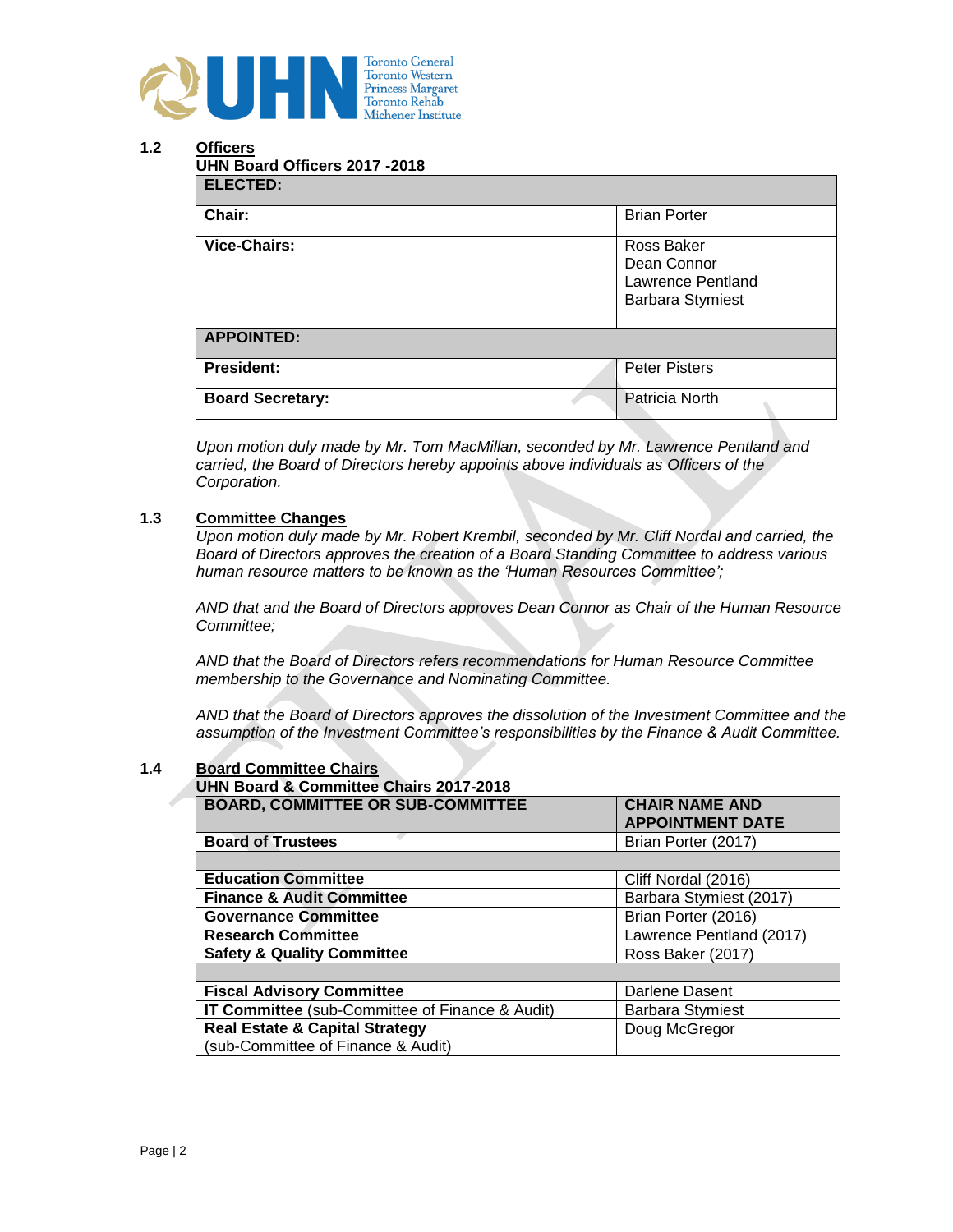

*Upon motion duly made by Mr. Lawrence Pentland, seconded by Mr. Cliff Nordal and carried, the Board of Directors hereby appoints the Committee Chairs as provided at Tab 1.4 of the Materials.*

# **1.5 2017/18 Board Committee Membership**

| <b>Governance &amp; Nominating Committee</b>                |                                              |
|-------------------------------------------------------------|----------------------------------------------|
| <b>Membership Category</b>                                  | <b>Members</b>                               |
| Independent Trustees (Voting)                               | <b>Brian Porter (Chair)</b>                  |
|                                                             | <b>Lawrence Pentland</b>                     |
|                                                             | Ross Baker                                   |
|                                                             | <b>Barbara Stymiest</b>                      |
|                                                             | Dean Connor                                  |
| Ex-officio Trustee (Voting)                                 | John Mulvhihill                              |
| Ex-officio Trustee (Non-Voting)                             | Peter Pisters (CEO)                          |
| Ex-officio (Non-Voting)                                     | Patricia North (DCLO)                        |
| <b>Safety and Quality Committee</b>                         |                                              |
| <b>Membership Category</b>                                  | <b>Members</b>                               |
| Independent Trustees (Voting)                               | Ross Baker (Chair, Board Chair's delegate)   |
|                                                             | <b>Dhun Noria</b>                            |
|                                                             | <b>Peter Wallace</b>                         |
|                                                             | Dean Connor                                  |
|                                                             | <b>Cornell Wright</b>                        |
|                                                             | Kelvin Dushnisky                             |
| Ex-officio Trustees (Voting)                                | Peter Pisters (CEO)                          |
|                                                             | Joy Richards (CNE)                           |
|                                                             | Camille Lemieux (MSA)                        |
| Ex-officio (Voting)                                         | Michael Gardam (Chair MAC)                   |
|                                                             | Charlie Chan (EVP CMO)                       |
|                                                             | Michael Nader (EVP COO)                      |
| Other (Voting)                                              | Michael Baker                                |
|                                                             | Laurie Hicks                                 |
| Ex-officio (Non-Voting)                                     | Emma Pavlov (EVP HR OD an Michener Ops)      |
|                                                             | <b>Brian Hodges (EVP Education)</b>          |
|                                                             | <b>Emily Musing (Patient Safety Officer)</b> |
|                                                             | Laura Williams (Director Patient Relations)  |
| <b>Research Committee</b>                                   |                                              |
|                                                             | <b>Members</b>                               |
| <b>Membership Category</b><br>Independent Trustees (Voting) | Lawrence Pentland (Chair, Board Chair's      |
|                                                             |                                              |
|                                                             | delegate)                                    |
|                                                             | <b>Barbara Stymiest</b>                      |
|                                                             | <b>Trevor Young</b>                          |
| Ex-officio Trustees (Voting)                                | Peter Pisters (CEO)                          |
|                                                             | Joy Richards (CNE)                           |
| Other (Voting)                                              | John O'Grady                                 |
|                                                             | Mark Krembil                                 |
|                                                             | <b>Tom Erlich</b>                            |
|                                                             | Sean Boyd                                    |
| Ex-officio (Non-Voting)                                     | John Granton (MSA)                           |
|                                                             | Brad Wouters (EVP Science and Research)      |
|                                                             | Darlene Dasent (CFO)                         |
|                                                             | Larry Baldachin (EVP CBO)                    |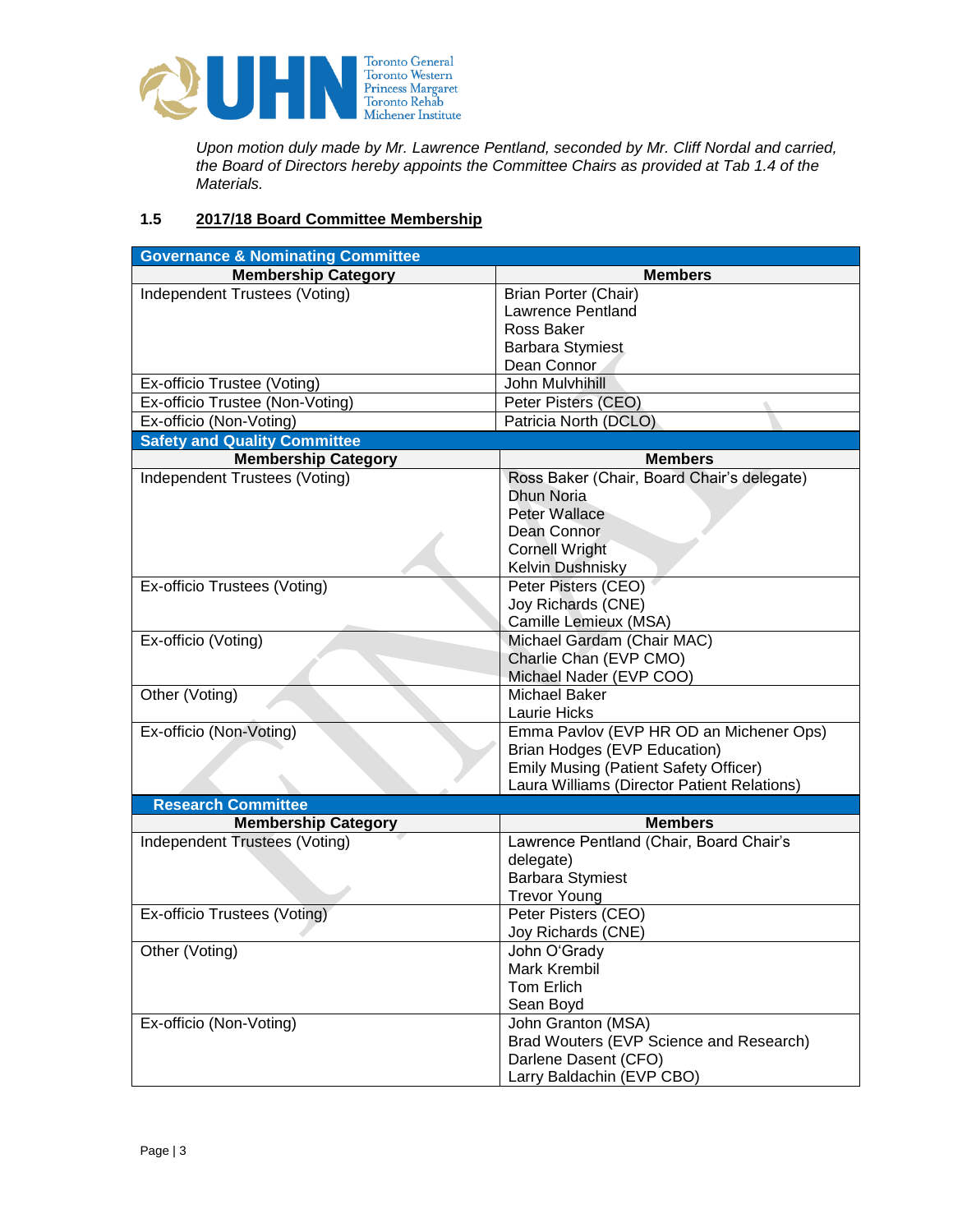

| <b>Finance &amp; Audit Committee</b>                                  |                                                  |
|-----------------------------------------------------------------------|--------------------------------------------------|
| <b>Membership Category</b>                                            | <b>Members</b>                                   |
| Independent Trustees (Voting)                                         | Barbara Stymiest (Chair, Board Chair's delegate) |
|                                                                       | Doug McGregor                                    |
|                                                                       | <b>Peter Menkes</b>                              |
|                                                                       | Lawrence Pentland                                |
|                                                                       | Tom MacMillan                                    |
| Ex-officio Trustees (Voting)                                          | Eric Horlick (MSA)                               |
| Other (Voting)                                                        | Glen Ives (PMCF)                                 |
|                                                                       | Robert Blakely (TRIF)                            |
|                                                                       | Jim Leech (TGWHF)                                |
| Ex-officio (Non-Voting)                                               | Peter Pisters (CEO)                              |
|                                                                       | Larry Baldachin (EVP CBO)                        |
|                                                                       | Darlene Dasent (CFO)                             |
|                                                                       | David Jaffray (EVP Technology)                   |
| <b>Education Committee</b>                                            |                                                  |
| <b>Membership Category</b>                                            | <b>Members</b>                                   |
| Independent Trustees (Voting)                                         | Cliff Nordal (Chair, Board Chair's delegate)     |
|                                                                       | <b>Cornell Wright</b>                            |
|                                                                       | Jan Campbell                                     |
|                                                                       | <b>Trevor Young</b>                              |
| Ex-officio Trustees (Voting)                                          | N/A                                              |
| <b>UHN Leadership (Voting)</b>                                        | Peter Pisters (CEO)                              |
| Other (Voting)                                                        | Dan Andreae                                      |
| Ex-officio (Non-Voting)                                               | <b>Brian Hodges (EVP Education)</b>              |
|                                                                       | Emma Pavlov (EVP HROD and Michener Ops)          |
|                                                                       | Patricia North (DCLO)                            |
|                                                                       | Ann Russell (SD Education)                       |
|                                                                       | Darlene Dasent (CFO)                             |
| Real Estate and Capital Strategy Committee (Sub-committee of Finance) |                                                  |
| <b>Membership Category</b>                                            | <b>Members</b>                                   |
| Independent Trustees (Voting)                                         | Doug McGregor (Chair)                            |
| Ex-officio Trustees (Voting)                                          | Peter Pisters (CEO)                              |
| Ex-officio (Voting)                                                   | N/A                                              |
| Other (Voting)                                                        | <b>Bruce Flatt</b>                               |
|                                                                       | Leo Goldhar                                      |
|                                                                       | John Love                                        |
| Ex-officio (Non-Voting)                                               | Larry Baldachin (EVP CBO)                        |
|                                                                       | Darlene Dasent (CFO)                             |
|                                                                       | Ian McDermott (Dir Res Facilities Plg)           |
|                                                                       | Michael Sheeres (ED - Infrastructure)            |
|                                                                       |                                                  |
|                                                                       |                                                  |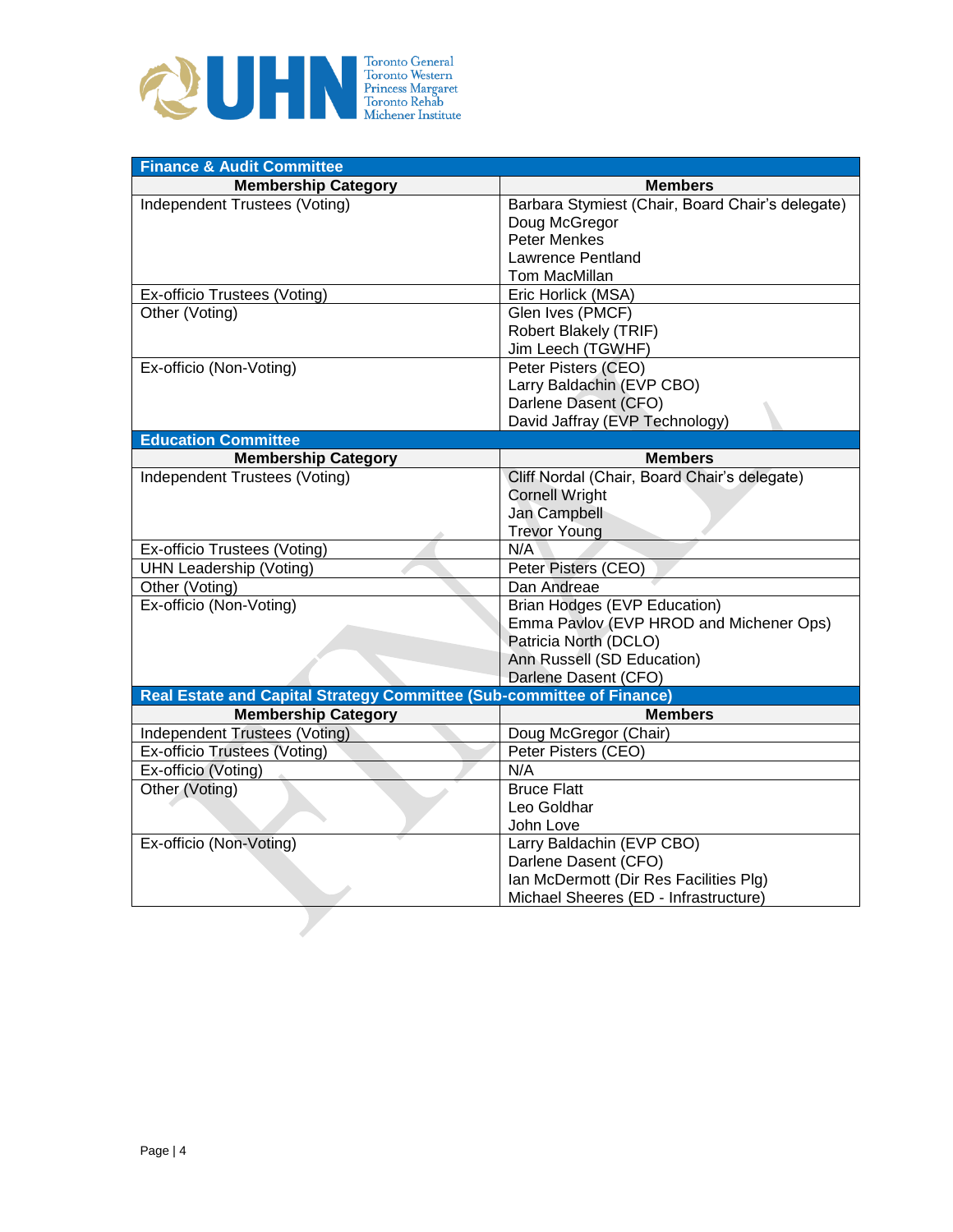

| <b>IT Committee (Sub Committee of Finance)</b> |                                                                                     |
|------------------------------------------------|-------------------------------------------------------------------------------------|
| <b>Membership Category</b>                     | <b>Members</b>                                                                      |
| Independent Trustees (Voting)                  | Barbara Stymiest (Chair)                                                            |
|                                                | <b>Lawrence Pentland</b>                                                            |
| Ex-officio Trustees (Voting)                   | Peter Pisters (CEO)                                                                 |
| Ex-officio (Voting)                            | N/A                                                                                 |
| Other Industry Experts (Voting)                | John Cieslak                                                                        |
|                                                | Laura Hantho                                                                        |
| Ex-officio (Non-Voting)                        | Darlene Dasent (CFO)                                                                |
|                                                | David Jaffray (EVP Technology)                                                      |
|                                                | Charlie Chan (EVP CMO                                                               |
|                                                | Mike Nader (EVP COO)                                                                |
|                                                | Larry Baldachin (EVP CBO)                                                           |
| <b>Fiscal Advisory Committee</b>               |                                                                                     |
| <b>Membership Category</b>                     | <b>Members</b>                                                                      |
| Ex-officio (Voting)                            | Darlene Dasent (Chair)                                                              |
|                                                | Eddie Domingues (CUPE Rep - TGH/TWH)                                                |
|                                                | Lisa Durkin (Mgmt Rep)                                                              |
|                                                | Joe Healy (OPSEU Rep - TGH/TWH/PMH)                                                 |
|                                                | John Hsien                                                                          |
|                                                | <b>Cyndra McGoldrick</b>                                                            |
|                                                | <b>Todd Milne</b>                                                                   |
|                                                | Mary Pobre                                                                          |
|                                                | <b>Chris Cooper</b>                                                                 |
|                                                | Calvin Campbell (CUPE Rep - TRI)                                                    |
|                                                | Vacant (Community Advisory Rep)                                                     |
|                                                | Charlie Chan (Medical Advisory Com Rep)                                             |
|                                                |                                                                                     |
|                                                | Victor Trotman (HR Com Rep)                                                         |
|                                                | Anne Tsai (Non-Union/Non-Mgmt Rep - TWH)                                            |
|                                                | Scott McIntaggart (Snr Mgmt Team Com Rep)<br>Nerissa Maxwell (Leadership Forum Rep) |

*Upon motion duly made by Mr. Lawrence Pentland, seconded by Mr. Cliff Nordal and carried, the Board of Directors hereby approves the Board Committee Membership as provided at Tab 1.5 of the Materials.*

### **2.0 2018 Board of Trustees Meeting Schedule**

Wednesday, February 21st, 2018 Wednesday, April 18th, 2018 - Annual Retreat- all day Wednesday, May 16<sup>th</sup>, 2018 Wednesday, June 20<sup>th</sup>, 2018 - Annual General Meeting; MaRS Auditorium Wednesday, September 19th, 2018 Wednesday, November 21st, 2018

*Meetings are held in the Anthony S. Fell Boardroom 1S-425, R. Fraser Elliott Building (unless otherwise stated) from 12:00 to 4:30 pm*

# **3.0 Date of Next Meeting**

The Board of Trustees will meet next on Wednesday Septembers 20th, 2017 at Toronto General Hospital - Anthony S. Fell Boardroom.